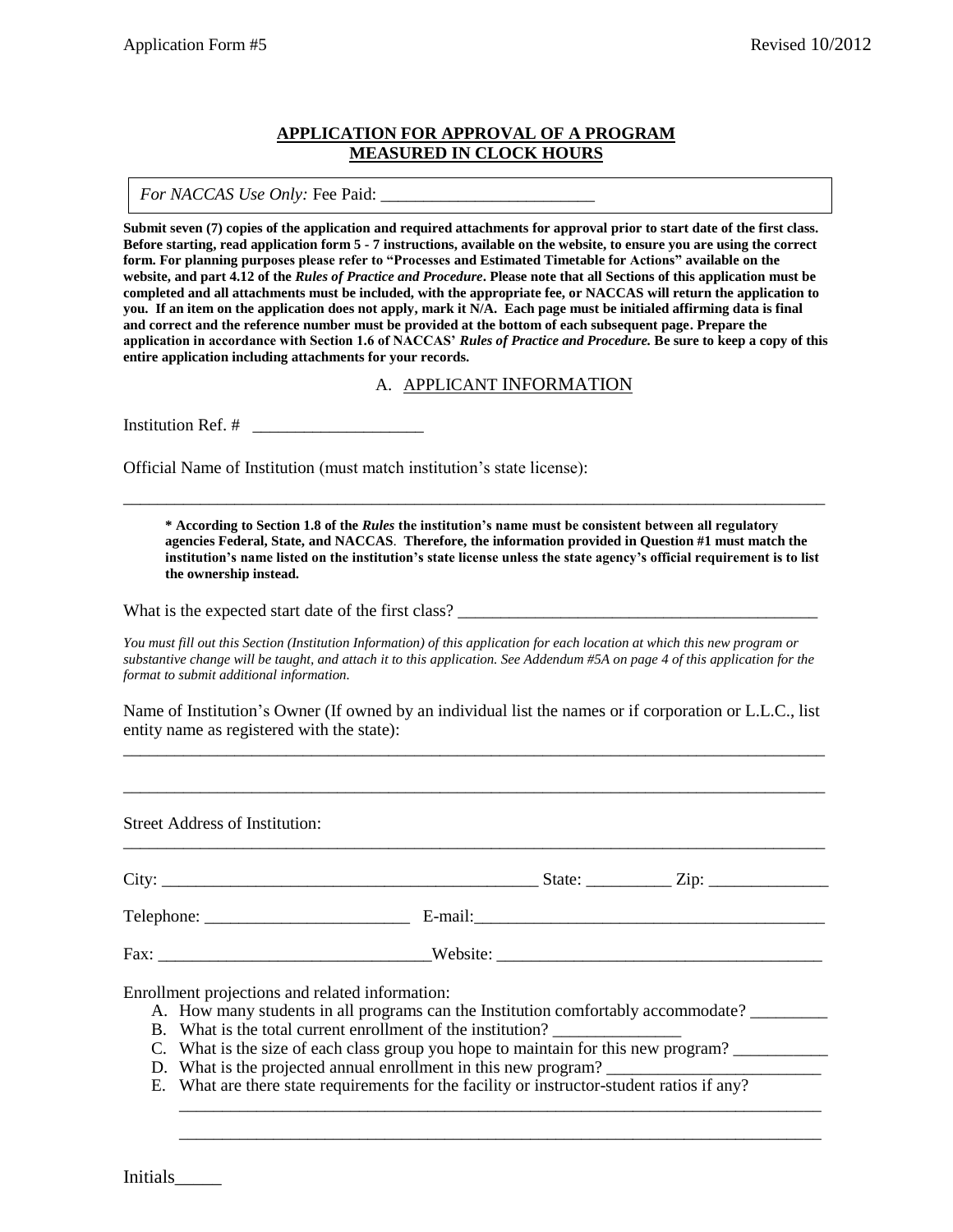# B. PROGRAM INFORMATION

| Program is: | i. $( )$ A new program OR<br>ii. ( ) A change in program hours.<br>The length of the existing program is ______ hours.                                                                                                                                                                                                                                                       |  |  |
|-------------|------------------------------------------------------------------------------------------------------------------------------------------------------------------------------------------------------------------------------------------------------------------------------------------------------------------------------------------------------------------------------|--|--|
|             | 1. Select one approval process: Check One                                                                                                                                                                                                                                                                                                                                    |  |  |
|             | ____ Program to be reviewed through the addition or change of a program process.<br>___ Program to be reviewed as part of a renewal of accreditation process.                                                                                                                                                                                                                |  |  |
|             | Note: Please refer to the instructions for this application (Instructions for Forms #5-7) to determine what<br>documentation needs to be submitted.                                                                                                                                                                                                                          |  |  |
| 2.          | Who will be responsible for supervision of instruction for this program?                                                                                                                                                                                                                                                                                                     |  |  |
|             |                                                                                                                                                                                                                                                                                                                                                                              |  |  |
| 3.          | Do you offer instruction via distance learning for this course? Yes ____ No ____<br>If so, what % of the program is delivered via distance education?                                                                                                                                                                                                                        |  |  |
| 4.          | Specify the length of time in clock hours and weeks to complete the distance education portion of the                                                                                                                                                                                                                                                                        |  |  |
| 5.          | Specify the length of time in clock hours and weeks to complete on-site portion of the program.                                                                                                                                                                                                                                                                              |  |  |
|             | 6. Was this program offered as a test market program? (Refer to Section 4.12 of the <i>Rules</i> ).                                                                                                                                                                                                                                                                          |  |  |
|             | Note: The institution is responsible for the management, control, and delivery of distance education instruction.<br>Distance education cannot be used as a mode of delivery for more than 50% of any program.                                                                                                                                                               |  |  |
|             | C. BASIC STATE INFORMATION                                                                                                                                                                                                                                                                                                                                                   |  |  |
|             | You must fill out Section C of this application for each state in which the new or changed program<br>will be taught, and attach it to the application.                                                                                                                                                                                                                      |  |  |
|             |                                                                                                                                                                                                                                                                                                                                                                              |  |  |
| 7.          | Is state certification or licensing available to graduates from this program? ____ Yes ____No<br>8. Is a state certification or license required for admission to this program? __ Yes<br>- No<br>9. How many hours of training are required by the state for licensure of graduates from this<br>program?<br>10. Is this program regulated by the State? _____ Yes _____ No |  |  |

**If your program exceeds state requirements by more than 50% you must include an assessment for the program length in accordance with Standard VI – Criterion 13. See Instructions for Application Forms #5 through #7.**

Initials NACCAS Ref. # 2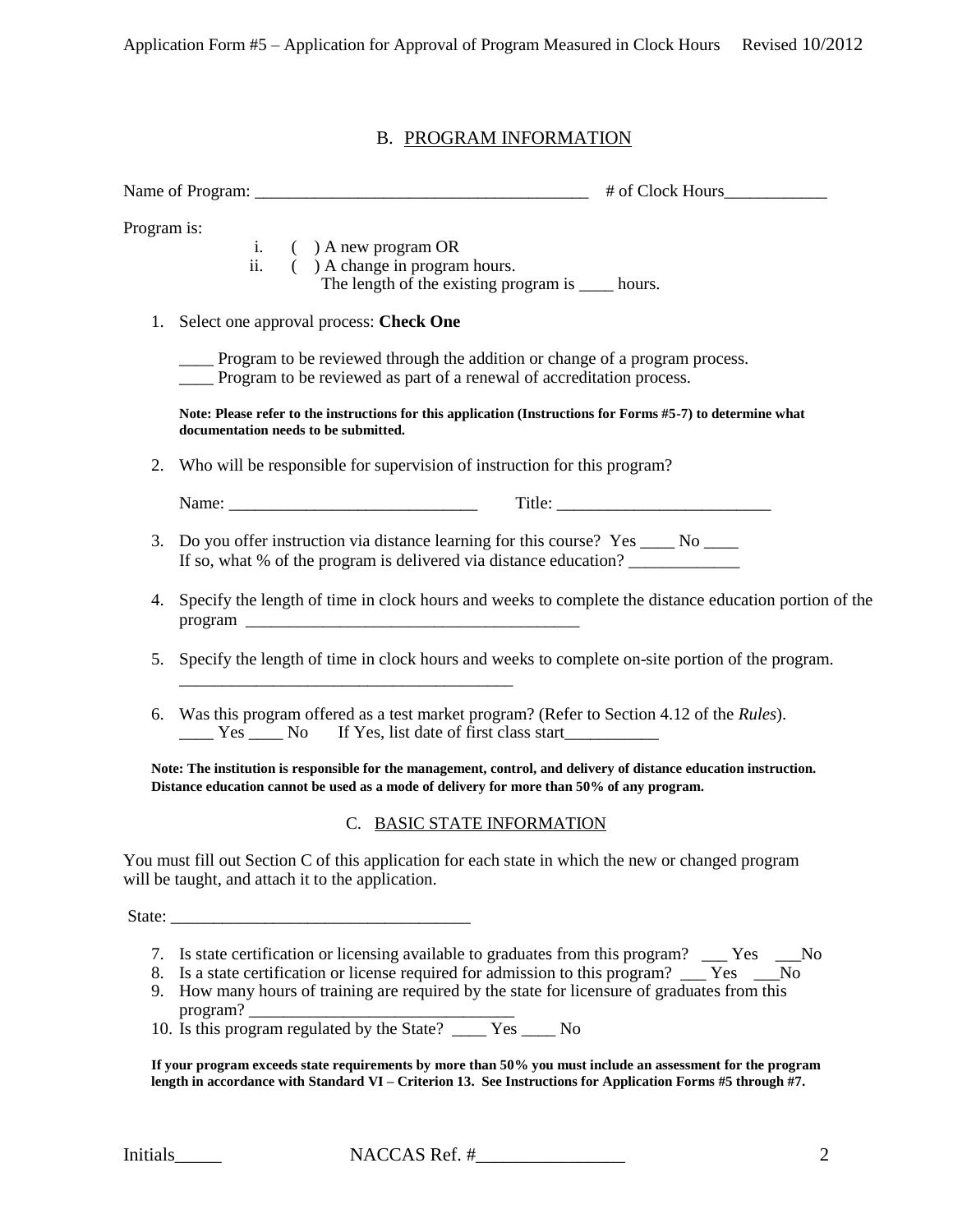# D. REQUIRED ATTACHMENTS

Application through Program Approval Procedure:

- 1. Program Self-Study (see Instructions for Applications #5 through #7 on NACCAS website)
- 2. Evidence of state approval.
- 3. Non-refundable application fee: Refer to the Schedule of Fees on the NACCAS website.
- 4. Written documentation of state authority to offer the distance education portion of the program. (Letter, state regulation, etc.), if applicable.

Application through the Renewal of Accreditation Procedure:

- 1. Institutional Self-Study (see Instructions for Applications #5 through #7 on NACCAS website)
- 2. Evidence of state approval
- 3. Non-refundable application fee: Refer to Appendix #2 the Schedule of Fees.
- 4. Written documentation of state authority to offer the distance education portion of the program. (Letter, state regulation, etc.), if applicable.

### **Note: All required documents must be submitted prior to Commission consideration.**

### E. CERTIFICATION

I hereby certify that the institution for which this application is being made is not under any citation by the state licensing agency for any violations of licensing laws. The institution will not make any promotional use of the application prior to prior to approval of this application by NACCAS.

In addition, I hereby provide a release for purposes of eliciting information from state boards and government entities, as well as an acknowledgment of the fact that accrediting information may, at the discretion of NACCAS, be shared with other accrediting agencies and governmental entities.

I certify that I understand that the use of any technical assistance or consultation services provided by NACCAS does not in any way guarantee the approval of this application and that NACCAS' Board of Commissioners has the final authority in determining an institution's compliance with accreditation requirements.

I certify that the information provided herein is true and correct to the best of my knowledge and belief. I further understand that knowingly providing false or misleading information to NACCAS may result in the Commission taking adverse action against the institution.

\_\_\_\_\_\_\_\_\_\_\_\_\_\_\_\_\_\_\_\_\_\_\_\_\_\_\_\_\_\_\_\_\_\_\_\_\_\_\_\_\_ \_\_\_\_\_\_\_\_\_\_\_\_\_\_\_\_\_\_\_\_

Institution's Owner /or Designee Signature Date

\_\_\_\_\_\_\_\_\_\_\_\_\_\_\_\_\_\_\_\_\_\_\_\_\_\_\_\_\_\_\_\_\_\_\_\_\_

\_\_\_\_\_\_\_\_\_\_\_\_\_\_\_\_\_\_\_\_\_\_\_\_\_\_\_\_\_\_\_\_\_\_\_\_\_\_\_\_

Printed Name (Clearly)

Title

**Do you have a consultant for accreditation matters? Yes\_\_\_\_ No\_\_\_\_\_ Notification Form #2 re: Consultant information is attached: Yes\_\_\_\_ No\_\_\_\_ N/A \_\_\_\_**

Initials NACCAS Ref. # \_\_\_\_\_\_\_\_\_\_\_\_\_\_\_ 3